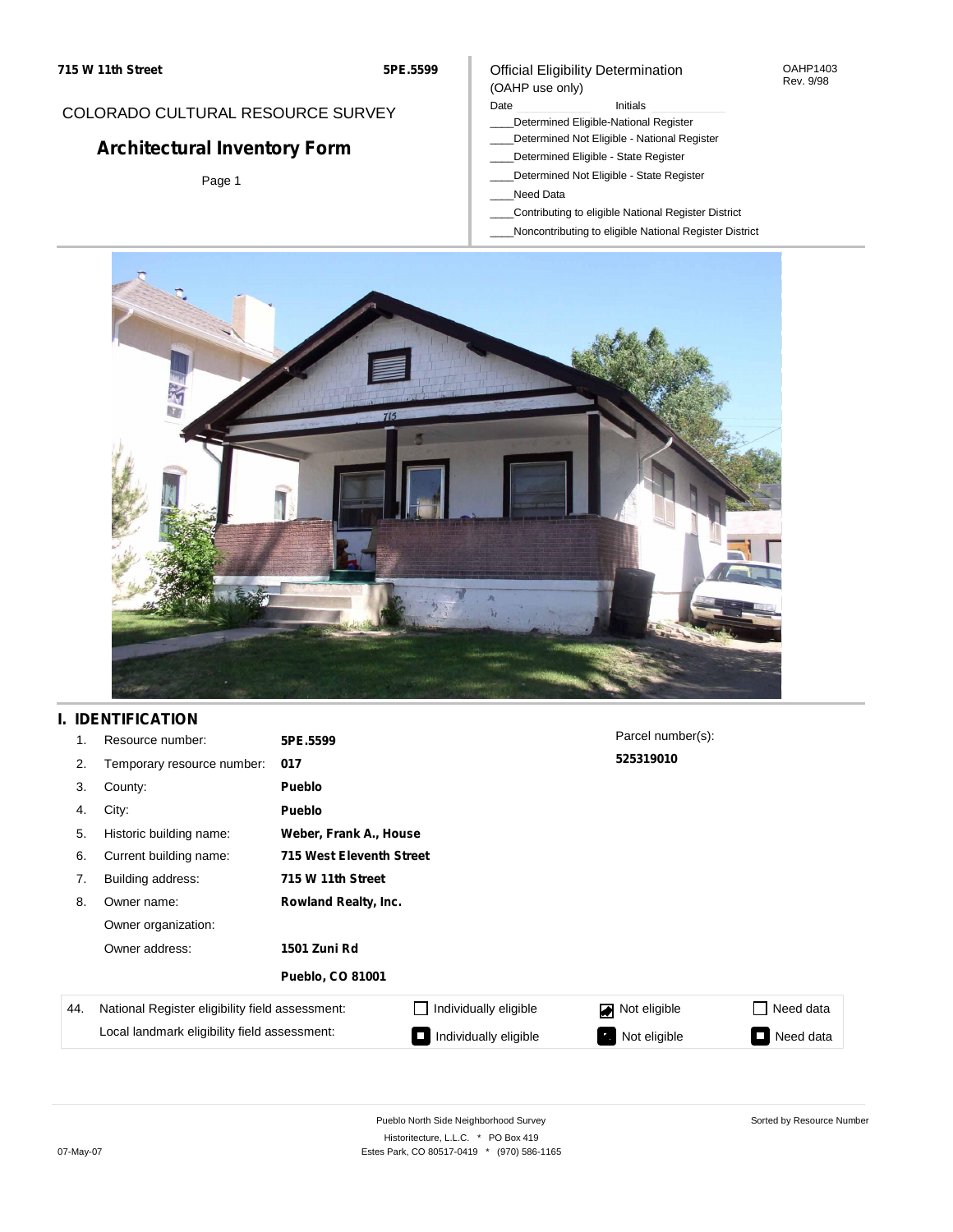Page 2

### **II. GEOGRAPHIC INFORMATION**

| 9.  | P.M.                    |    | 6th             |       | Township:               |       | <b>20S</b>                  |    |               |           | Range:            | 65W |         |
|-----|-------------------------|----|-----------------|-------|-------------------------|-------|-----------------------------|----|---------------|-----------|-------------------|-----|---------|
|     |                         | SE | 1/4             | of SE | 1/4                     | of NE | 1/4                         | of | <b>SW</b> 1/4 |           | of Section        |     | 25      |
|     | 10. UTM reference zone: |    |                 |       | 13                      |       |                             |    |               |           |                   |     |         |
|     | Easting:                |    |                 |       | 533540                  |       |                             |    |               | Northing: |                   |     | 4236432 |
| 11. |                         |    | USGS quad name: |       | <b>Northeast Pueblo</b> |       |                             |    |               | Scale:    |                   |     | 7.5     |
|     | Year:                   |    |                 |       | 1974)                   |       | 1961 (Photorevised 1970 and |    |               |           |                   |     |         |
| 12. | $Lot(s)$ :              |    |                 |       | Lot 10; Block 1         |       |                             |    |               |           |                   |     |         |
|     | Addition:               |    |                 |       | <b>Craig's Addition</b> |       |                             |    |               |           | Year of addition: |     | 1871    |

13. Boundary description and justification:

The boundary, as described above, contains but does not exceed the land historically associated with this property.

Metes and bounds exist:

П

### **III. ARCHITECTURAL DESCRIPTION**

| 14. | Building plan (footprint, shape):    | <b>Rectangular Plan</b>              |                       |
|-----|--------------------------------------|--------------------------------------|-----------------------|
|     | Other building plan descriptions:    |                                      |                       |
| 15. | Dimensions in feet (length x width): | 864 square feet                      |                       |
| 16. | Number of stories:                   | 1                                    |                       |
| 17. | Primary external wall material(s):   | <b>Stucco</b>                        | Other wall materials: |
|     |                                      | <b>Wood/Shingle</b>                  |                       |
| 18. | Roof configuration:                  | <b>Gabled Roof/Front Gabled Roof</b> |                       |
|     | Other roof configurations:           |                                      |                       |
| 19. | Primary external roof material:      | <b>Asphalt Roof/Composition Roof</b> |                       |
|     | Other roof materials:                |                                      |                       |
| 20. | Special features:                    | Chimney                              |                       |
|     |                                      | Porch                                |                       |

#### 21. General architectural description:

Oriented to the south, this house rests on a white-painted concrete foundation. Basement windows have been boarded shut. White-painted stucco clads the exterior walls. Wood shingles, also painted white, cover the gables. Windows are 1-over-1-light, **double-hung sash, with white-painted wood frames, aluminum-frame storm windows, and brown-painted wood surrounds. An** enclosed porch or mud room, attached to the west side of the rear (north) elevation, has 4-light hopper, awning, or casement windows, with brown-painted wood frames and surrounds. A full-width, integral porch dominates the front (south) façade. It features a concrete floor, beadboard ceiling, and simple, brown-painted, square wood posts, which rest on a pink-brick kneewall. The porch is approached via a 4-step concrete stoop offset west of center. The principal (south) entrance is also offset west of center in the otherwise symmetrical facade. It hosts a wood slab door, opening behind an aluminum-frame storm door. A 2-step concrete stoop approaches the rear (north) doorway, which opens in the center of the rear enclosed porch or mud room. The doorway hosts a wood slab door, opening behind an aluminum-frame storm door. Gray red asphalt shingles cover the front-gabled roof, and the rafter and shaped perlin ends are exposed. A short, red-brick chimney emerges near the **north end of the house, just west of the roof ridge.**

|     |                             | Pueblo North Side Neighborhood Survey                         | Sorted by Resource Number |  |  |
|-----|-----------------------------|---------------------------------------------------------------|---------------------------|--|--|
|     | Building type:              | <b>Bungalow</b>                                               |                           |  |  |
|     | Other architectural styles: |                                                               |                           |  |  |
| 22. | Architectural style:        | Late 19th And Early 20th Century American Movements/Craftsman |                           |  |  |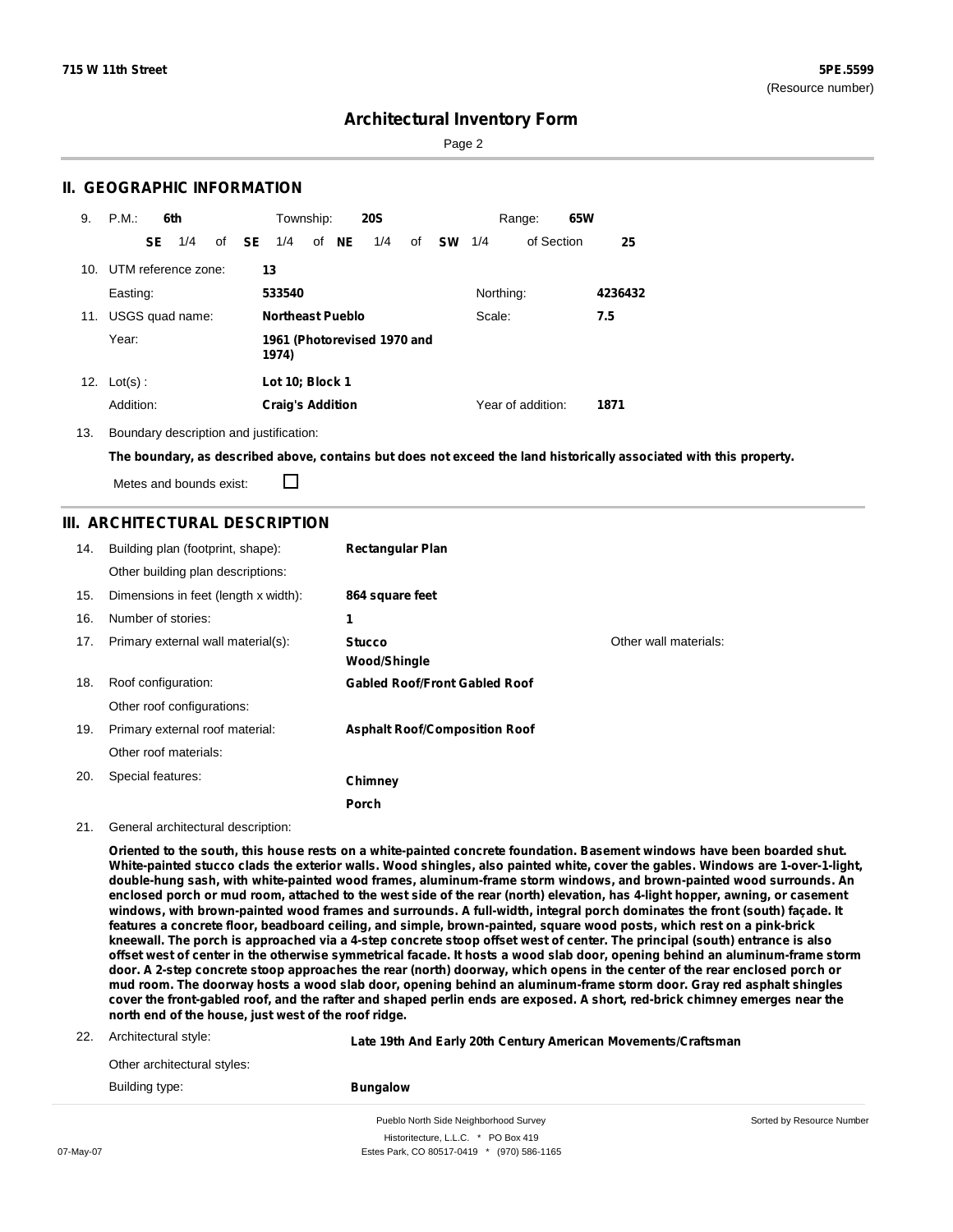Page 3

23. Landscape or special setting features:

This property is located on terrain sloping downward from north to south, with an elevation of around 4,700 feet above mean sea level. The neighborhood features modest, one- and two-story houses. A grass strip separates the sidewalk from the street. Pink sandstone comprises the sidewalk. This property is located on the north side of West 11th Street, an east-west-oriented thoroughfare. It is situated between 713 West 11th Street, to the east, and 719 West 11th Street, to the west. A planted grass yard surrounds the house. A chain-link fence surrounds the backyard. A gravel parking area is located behind (north) of the house, connecting West 11th Street to an east-west-oriented alley and providing access to a garage north of the house.

- 24. Associated buildings, features or objects:
	- 1 : Type: **Garage** Describe: A 2-car garage is located north of the house. Oriented to the south, it rests on a concrete slab. **White-painted stucco clads the exterior walls. Covering the gables is white-painted, asbestos shingle siding. Dominating the front (south) facade are 2 sets of paired, white-painted wood doors, opening on metal strap hinges. A 5-panel, white-painted wood door opens in the west end of the façade. Gray-red asphalt shingles cover the side-gabled roof, and the rafter ends are exposed.**
	- 2: Type:

Describe:

### **IV. ARCHITECTURAL HISTORY**

| 25. | Date of Construction:  | Estimate:                                                                   | Actual: | 1924                                                                                          |  |  |  |
|-----|------------------------|-----------------------------------------------------------------------------|---------|-----------------------------------------------------------------------------------------------|--|--|--|
|     | Source of Information: | Pueblo County Office of Tax Assessor. Property information card [internet]. |         |                                                                                               |  |  |  |
| 26. | Architect:             | unknown                                                                     |         |                                                                                               |  |  |  |
|     | Source of information: |                                                                             |         |                                                                                               |  |  |  |
| 27. | Builder:               | unknown                                                                     |         |                                                                                               |  |  |  |
|     | Source of information: |                                                                             |         |                                                                                               |  |  |  |
| 28. | Original Owner:        | Frank A. Weber                                                              |         |                                                                                               |  |  |  |
|     | Source of information: | Co. consulted 1886 through 2003.                                            |         | Pueblo City Directory. Pueblo, Co.; Salt Lake City; Kansas City, Mo.; and others: R.L. Polk & |  |  |  |

29. Construction history:

According to Pueblo County tax records and other sources, this house was constructed in 1924. An analysis of the form, style, and materials corroborates this date. Only the front porch, particularly the kneewall and supports, appears to have been altered **since this house was constructed.**

30. Location: **original** Date of move(s):

#### **V. HISTORICAL ASSOCIATIONS**

| 31. | Original use(s):     | <b>Single Dwelling</b> |
|-----|----------------------|------------------------|
| 32. | Intermediate use(s): | <b>Single Dwelling</b> |
|     | 33. Current use(s):  | <b>Single Dwelling</b> |
| 34. | Site type(s):        | <b>Residence</b>       |

35. Historical background:

The first owner and resident of this house was Frank A. Weber. He arrived in Pueblo in 1907 and eventually became foreman of the Colorado Fuel & Iron Company's central shipping department. With his wife, Carrie, Frank had a daughter, Marjorie (Melvin). He resided here for a decade, before moving to 202 Newman. Frank Weber died on April 10, 1949.

In 1935, the resident was Hiram Humphrey Lieser. He was an employee of the Colorado State Hospital and had two children,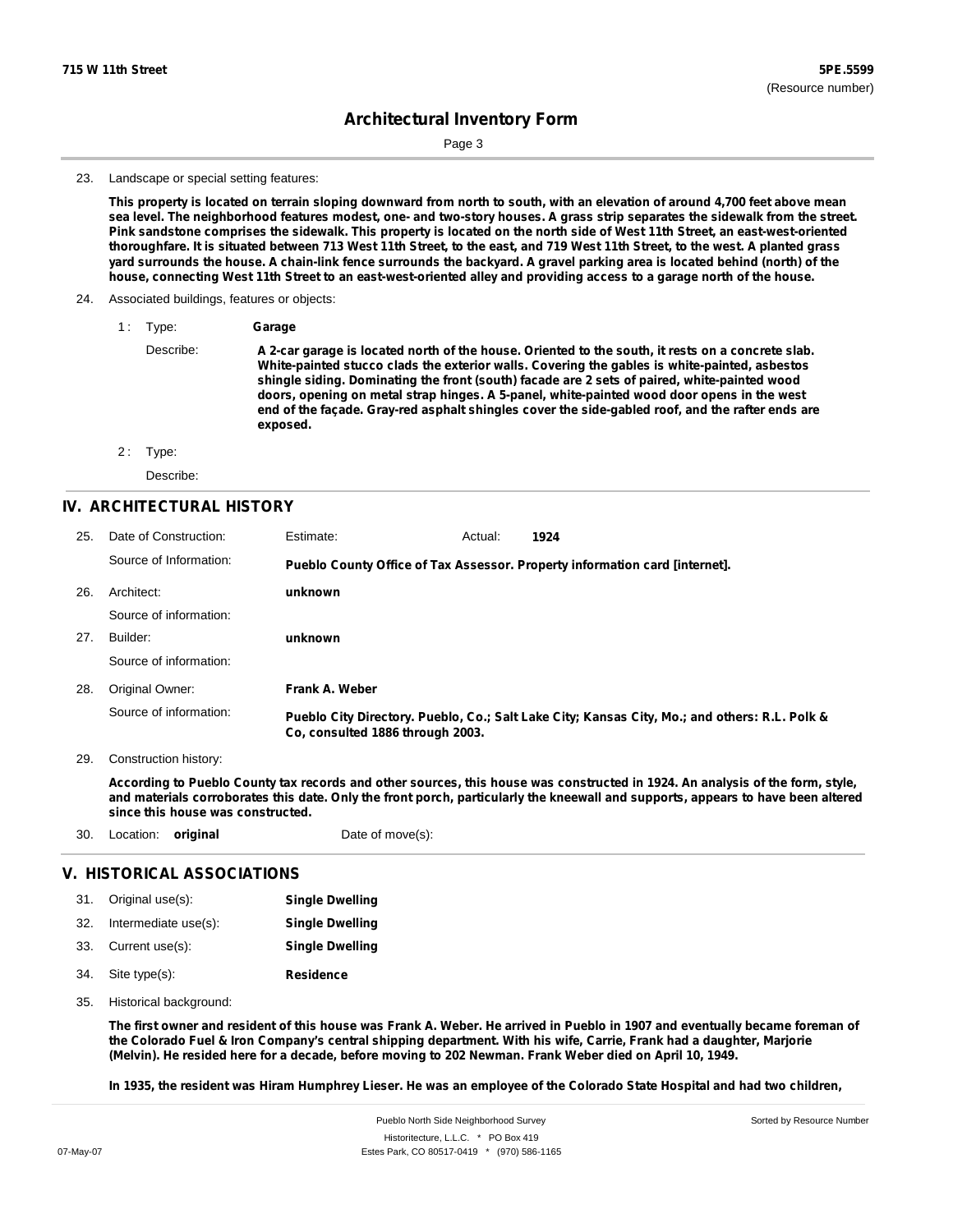Page 4

Laura Mae (Mitchell) and Charles L. He was a member of the Methodist church. Lieser remained here only a few years. He died **in 1952.**

Through the 1940s and early 1950s, the house passed through a string of owners and renters. By 1955, the owner and resident was Lionel DeLoy "L.D." Willford. Willford was born in 1921 and, in 1940, married Almeda Christner. He served in New Guinea during World War II. Willford was terminal manager at the Rio Grande Motorway for 33 years. Willford owned the property into the 1960s. Lionel Willford died on December 3, 1991. In 1979, Jose, Pablo, and Esther Gonzales purchased the property. Leonard C. and Clastine Rowland bought the house and lot in 1983, transferring it to Rowland Realty, Inc., in 1986. This **corporation continues to own the property, operating the house as a rental unit.**

**"Lionel DeLoy 'L.D.' Willford" [obituary]. Pueblo Chieftain, 5 December 1991, p. 13B.**

**"Lieser (Hiram Humphrey)" [obituary]. Pueblo Chieftain, 18 May 1952, p. 8.**

**"Weber (Frank A.)" [obituary]. Pueblo Chieftain, 11 April 1949, p. 2.**

**Pueblo City Directory. Pueblo, Co.; Salt Lake City; Kansas City, Mo.; and others: R.L. Polk & Co, consulted 1886 through 2003.**

**Pueblo County Office of Tax Assessor. Property information card [internet].**

<sup>36.</sup> Sources of information: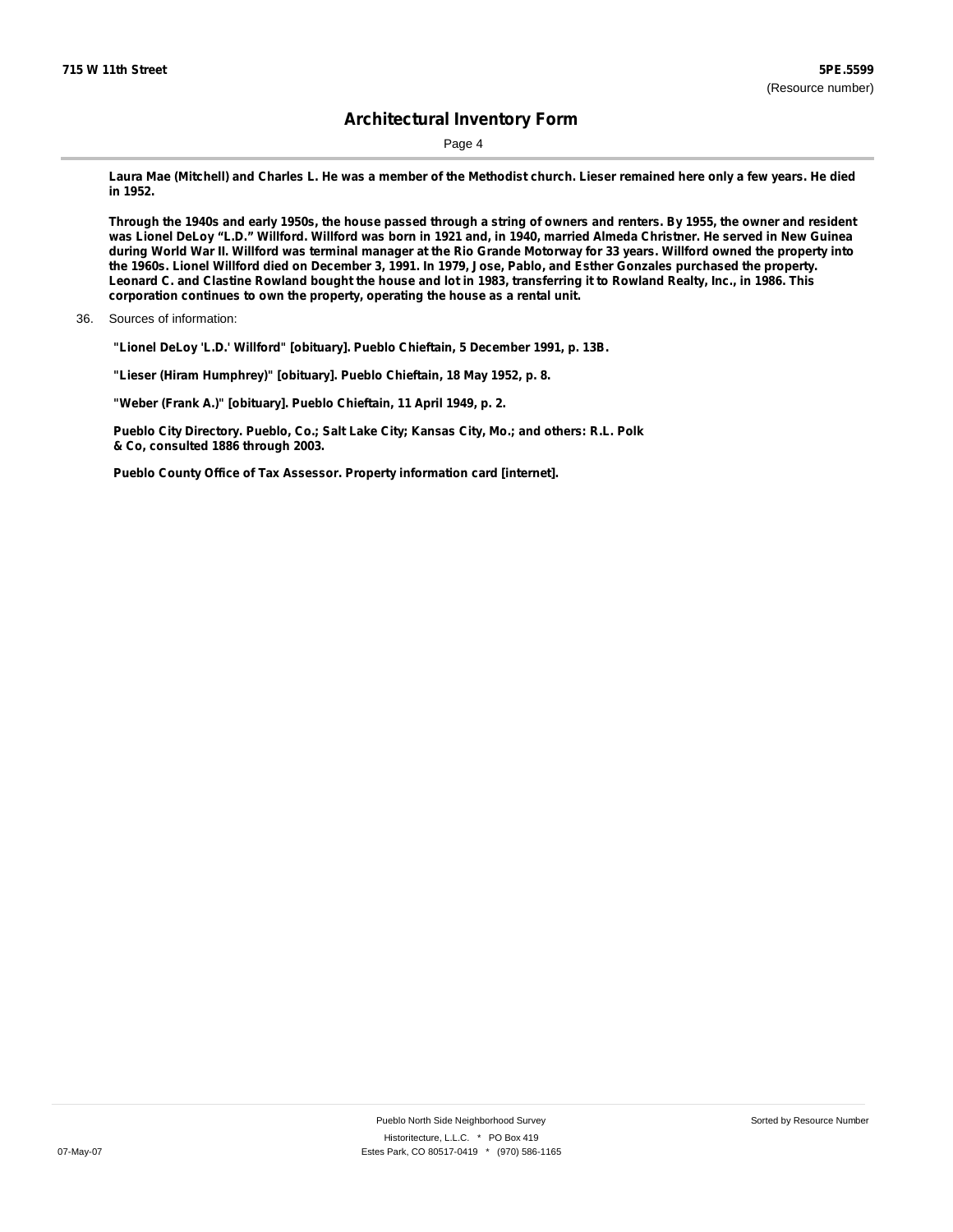Sorted by Resource Number

# **Architectural Inventory Form**

Page 5

|                  | <b>VI. SIGNIFICANCE</b>                                                                                                                                                                        |  |  |  |  |
|------------------|------------------------------------------------------------------------------------------------------------------------------------------------------------------------------------------------|--|--|--|--|
| 37.              | Local landmark designation:<br>Yes $\Box$<br>No.<br>$\mathbf{F}_{\mathbf{r}}$                                                                                                                  |  |  |  |  |
|                  | Designation authority:                                                                                                                                                                         |  |  |  |  |
|                  | Date of designation:                                                                                                                                                                           |  |  |  |  |
| 38.              | Applicable National Register criteria:                                                                                                                                                         |  |  |  |  |
|                  |                                                                                                                                                                                                |  |  |  |  |
|                  | A. Associated with events that have made a significant contribution to the broad pattern of our history.<br>B. Associated with the lives of persons significant in our past.<br>$\blacksquare$ |  |  |  |  |
|                  | C. Embodies the distinctive characteristics of a type, period, or method of construction, or represents the work<br>П                                                                          |  |  |  |  |
|                  | of a master, or that possess high artistic values, or represents a significant and distinguished entity whose<br>components may lack individual distinction.                                   |  |  |  |  |
|                  | D. Has yielded, or may be likely to yield, information important in history or prehistory.                                                                                                     |  |  |  |  |
|                  | Qualifies under Criteria Considerations A through G (see manual).<br>$\sim$                                                                                                                    |  |  |  |  |
|                  | Does not meet any of the above National Register criteria.<br>₩                                                                                                                                |  |  |  |  |
|                  | <b>Pueblo Standards for Designation:</b>                                                                                                                                                       |  |  |  |  |
|                  | 1a. History                                                                                                                                                                                    |  |  |  |  |
|                  | $\overline{\mathbf{r}}_1$<br>Have direct association with the historical development of the city, state, or nation; or                                                                         |  |  |  |  |
|                  | <u>1b. History</u>                                                                                                                                                                             |  |  |  |  |
|                  | Be the site of a significant historic event; or<br>$\overline{\phantom{a}}$                                                                                                                    |  |  |  |  |
|                  | 1c. History                                                                                                                                                                                    |  |  |  |  |
|                  | Have direct and substantial association with a person or group of persons who had influence on society.<br>$\overline{\phantom{a}}$                                                            |  |  |  |  |
|                  | 2a. Architecture                                                                                                                                                                               |  |  |  |  |
|                  | Embody distinguishing characteristics of an architectural style or type; or<br>$\Box$                                                                                                          |  |  |  |  |
| 2b. Architecture |                                                                                                                                                                                                |  |  |  |  |
|                  | Be a significant example of the work of a recognized architect or master builder, or<br>$\Box$                                                                                                 |  |  |  |  |
|                  | 2c. Architecture                                                                                                                                                                               |  |  |  |  |
|                  | Contain elements of architectural design, engineering, materials, craftsmanship, or artistic merit which represent a<br>$\Box$<br>significant or influential innovation;                       |  |  |  |  |
|                  | 2d. Architecture                                                                                                                                                                               |  |  |  |  |
|                  | Portray the environment of a group of people or physical development of an area of the city in an era of history<br>$\Box$<br>characterized by a distinctive architectural style.              |  |  |  |  |
|                  | 3a. Geography                                                                                                                                                                                  |  |  |  |  |
|                  | Have a prominent location or be an established, familiar, and orienting visual feature of the contemporary city, or                                                                            |  |  |  |  |
|                  | 3b. Geography<br>Promote understanding and appreciation of Pueblo's environment by means of distinctive physical characteristics                                                               |  |  |  |  |
|                  | or rarity; or                                                                                                                                                                                  |  |  |  |  |
|                  | 3c. Geography                                                                                                                                                                                  |  |  |  |  |
|                  | Make a special contribution to Pueblo's distinctive character.<br>$\overline{\phantom{a}}$                                                                                                     |  |  |  |  |
|                  | <b>Not Applicable</b>                                                                                                                                                                          |  |  |  |  |
|                  | Does not meet any of the above Pueblo landmark criteria.<br>$\overline{\phantom{a}}$                                                                                                           |  |  |  |  |
| 39.              | Area(s) of Significance:<br><b>Not Applicable</b>                                                                                                                                              |  |  |  |  |
| 40.              | Period of Significance:<br>n/a                                                                                                                                                                 |  |  |  |  |
| 41.              | National:<br>Level of significance:<br>State<br>Local<br>$\mathcal{L}_{\mathcal{A}}$                                                                                                           |  |  |  |  |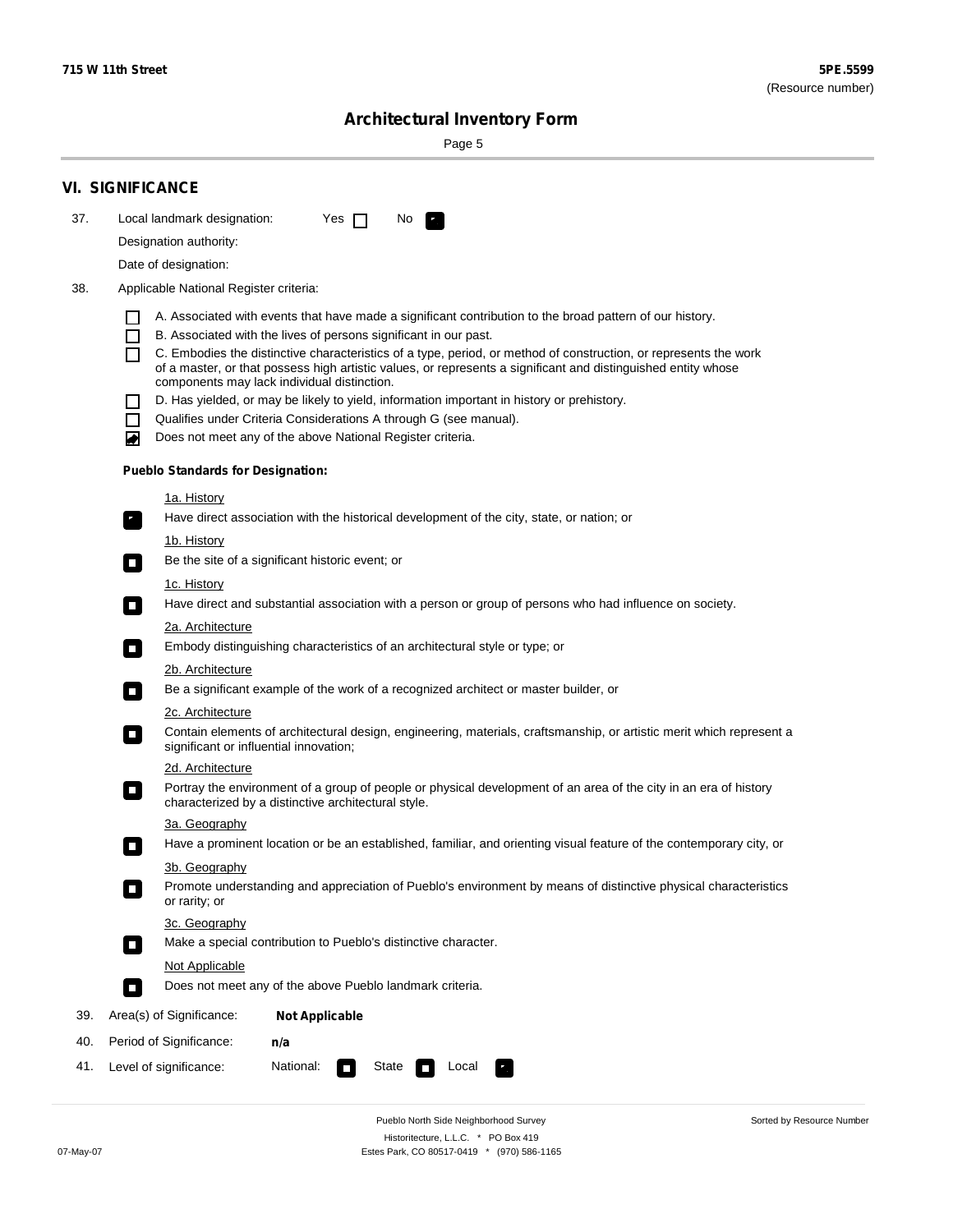Page 6

#### 42. Statement of significance:

This property is historically significant under Pueblo Local Landmark criterion 1A for its association with the development of **Pueblo's North Side Neighborhood, when more architecturally sophisticated buildings like this one joined the smaller,** plainer dwellings originally constructed here. However, the level of historical significance is not to the extent that this property would qualify for individual listing in the National Register of Historic Places, the Colorado State Register of Historic Properties, or as a City of Pueblo Landmark. It is most likely a contributing resource within any potential historic district.

43. Assessment of historic physical integrity related to significance:

Constructed in 1924, the principal building on this property exhibits a moderately high level of physical integrity relative to the seven aspects of integrity as defined by the National Park Service and the Colorado Historical Society: location, setting, **design, materials, workmanship, feeling, and association. Only the porch appears to have had notable alterations.**

> Yes Yes

No **D** N/A  $N$ o  $N/A$ 

### **VII. NATIONAL REGISTER ELIGIBILITY ASSESSMENT**



If there is National Register district potential, is this building contributing:

If the building is in existing National Register district, is it contributing: 46.

#### **VIII. RECORDING INFORMATION**

| 47. | Photograph numbers): | <b>CD-ROM Photo Disc: North Side Photos</b><br>File Name(s): 11thstw715                                                       |
|-----|----------------------|-------------------------------------------------------------------------------------------------------------------------------|
|     | Negatives filed at:  | <b>Special Collections</b><br><b>Robert Hoag Rawlings Public Library</b><br>100 East Abriendo Avenue<br>Pueblo, CO 81004-4290 |
| 48. | Report title:        | <b>Pueblo North Side Neighborhood Survey</b>                                                                                  |
| 49. | $Date(s)$ :          | 04/28/05                                                                                                                      |
| 50. | Recorder(s):         | <b>Adam Thomas</b>                                                                                                            |
| 51. | Organization:        | Historitecture, L.L.C.                                                                                                        |
| 52. | Address:             | <b>PO Box 419</b>                                                                                                             |
|     |                      | Estes Park, CO 80517-0419                                                                                                     |
| 53. | Phone number(s):     | (970) 586-1165                                                                                                                |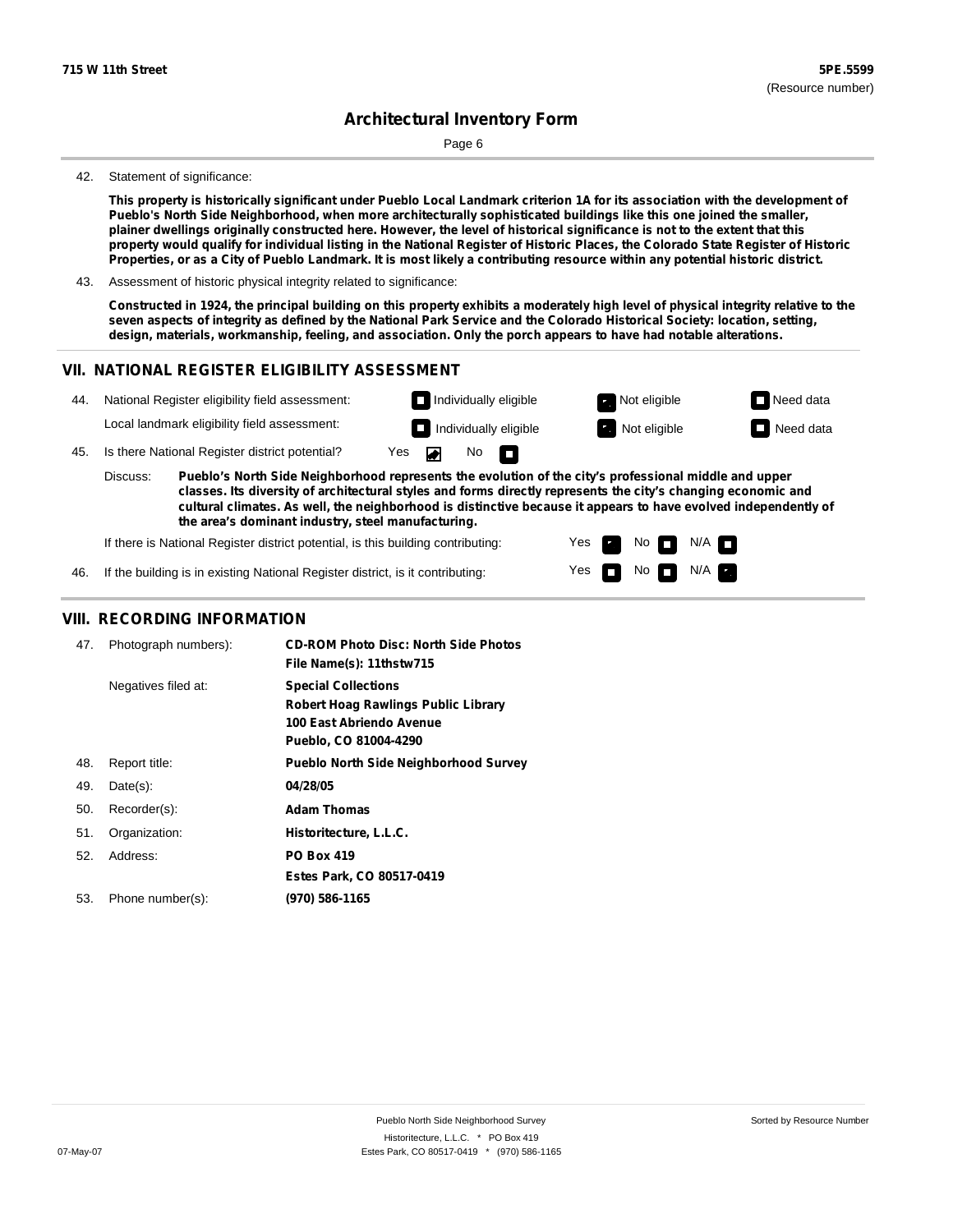Page 7